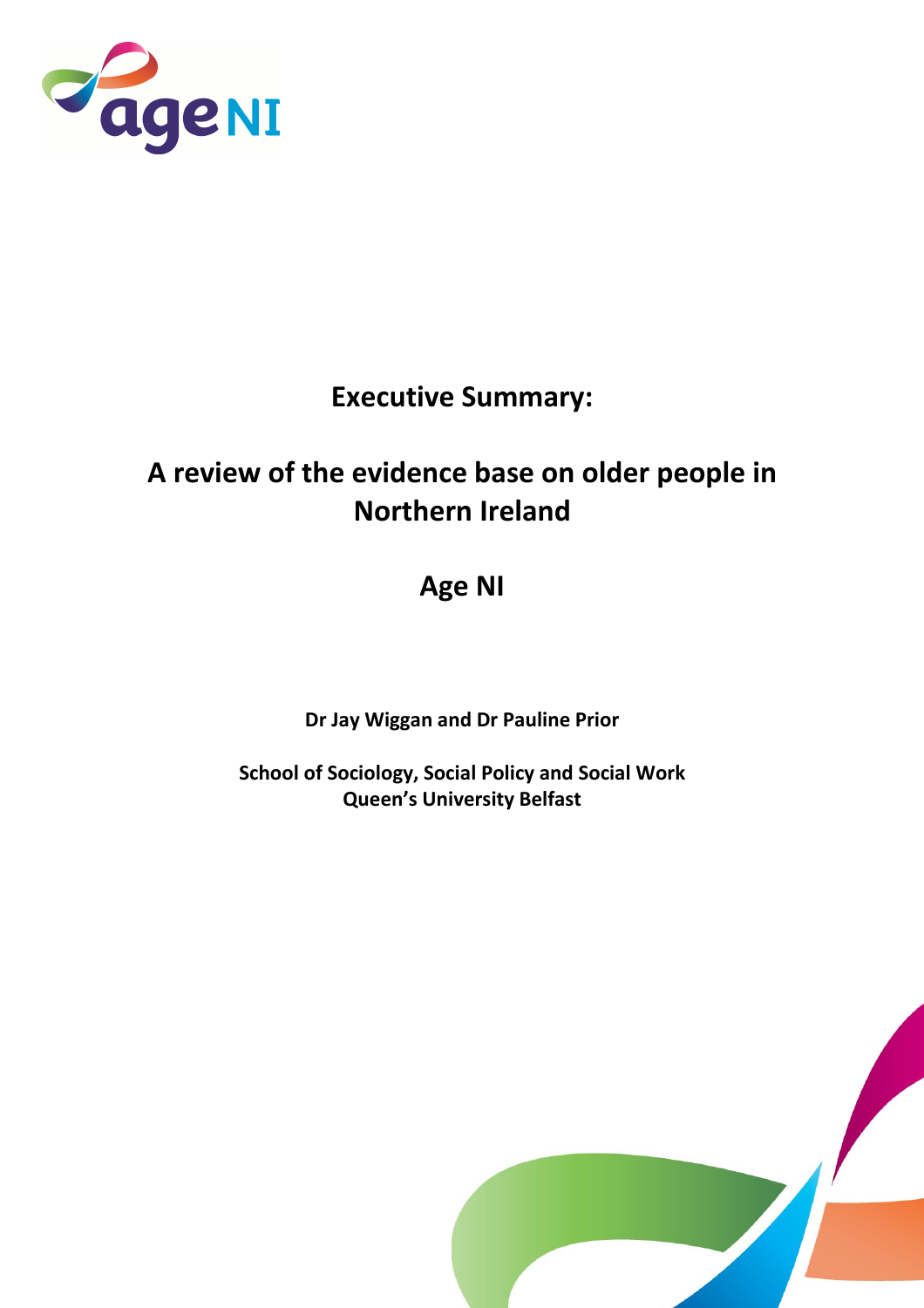### Executive Summary

#### The aims of the report

- To explore policy initiatives and statistical evidence relevant to older people, in the context of an ageing society and reductions in public expenditure in the UK and in Northern Ireland.
- To contextualise the discussion within a framework that promotes a citizenship and rights based approach to ageing, promoting inclusion and grounded in the principles of independence, autonomy and choice.

Key Themes: Poverty; Health and Social Care; Equality and Human Rights

#### Introduction

• In 1991, the United Nations Principles for Older People were adopted by the General Assembly as a set of principles (they are not legally binding) intended to influence governmental policy towards older people<sup>1</sup>. The principles encourage governments to organise their services around; Independence, Participation, Care, Self-fulfilment and Dignity<sup>2</sup>. Given the current economic climate and impending reductions in public expenditure, it is important that policymakers bear these principles in mind as they proceed to implement a range of public service reforms. As the UK recovers from economic recession and experiences reductions in public expenditure, it is important to understand the social and economic evidence in relation to older people in Northern Ireland and Great Britain.

#### The current social and economic context

- Northern Ireland is entering an era of public spending restraint. How this impacts on public service provision will depend to a large part on the decisions made by the Northern Ireland Executive with regard to the distribution of the block grant. Oxford Economics have estimated that if cuts are applied to all departments equally, this will mean an 8.4% reduction in spending across all services. If health spending is protected at its 2010-11 levels, this will mean a 15% reduction in spending in other departments. If education is also protected (with health) the reduction in spending in other departments will be around 21%<sup>3</sup>.
- The reduction in spending on welfare at the UK level will also have an effect on the living standards of older people in Northern Ireland. Many of the benefits older people are entitled to have received some protection from the UK Coalition government. Despite this the Institute for Fiscal Studies has estimated that changes announced in the 2010 Budget to tax and benefits will mean the poorest fifth of pensioner households in the UK will experience a 2.4% reduction in net income<sup>4</sup>.

#### An ageing society

l

 $1$  Help the Aged (2007) Human Rights policy,

<sup>&</sup>lt;sup>2</sup> United Nations Programme on Ageing, United Nations Principles for older People http://www.un.org/ageing/un\_principles.html<br><sup>3</sup> Ovford Feenomiss (2010) Cutting equatulus b

Oxford Economics (2010) Cutting carefully – how repairing UK finances will impact NI: a report for NICVA, Oxford Economics/ ERNI

 $^4$  Brown, J. & Lovell, P. (2010) The Distributional effect of tax and benefit reforms to be introduced between June 2010 and April 2014: a revised assessment, Institute for Fiscal Studies, Briefing Note BN 108.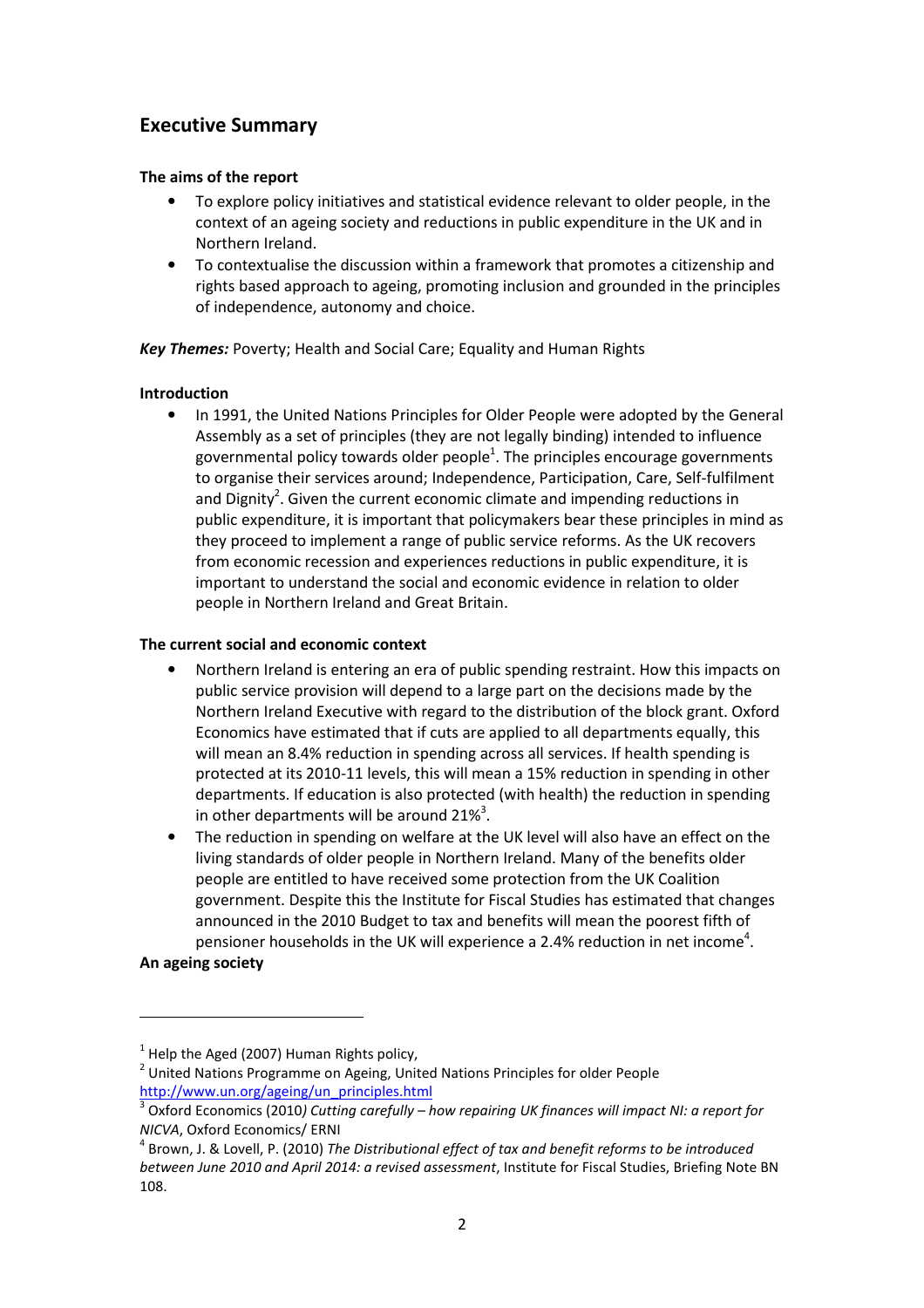- By 2029/30, total expenditure on health, long term care and state pensions is expected to be 2.5% of GDP higher than in 2009/10, although this increase is expected to be partially offset by a decline in education spending<sup>5</sup>.
- The population of both Great Britain and Northern Ireland is ageing but the population of Northern Ireland is younger than in the other constituent countries of the UK $^6$ . Policy reforms that increase the length of the working life of the individual are expected to reduce some of the pressures on UK public spending by increasing tax revenues and limiting demands for benefits<sup>7</sup>.
- The proportion of older people (aged 50 to state pension age) in employment increased throughout the UK between the mid 1990s and up to the onset of the recession in 2008. However employment amongst older people continued to be lower in Northern Ireland than in other constituent countries of the UK $^8$ . Women are particularly exposed to the immediate impact of public spending cuts. In the Northern Ireland public sector women account for about 63% of the total workforce and over 75% of part time employees  $9$ .
- In comparison to younger age groups the unemployment rate for the over 50s remains relatively low in the UK and in Northern Ireland<sup>10</sup>. There has however been a recent increase in long term unemployment amongst those aged over 50. This suggests that older people who are unemployed may be experiencing increased difficulty in re-entering employment.
- Active labour market schemes to help people return to employment tend to have poorer job entry outcomes for older people than younger age groups. Between 2002/03 and 2006/07 just over 25% of New Deal 25+ participants aged 25-29 entered unsubsidised employment upon leaving the programme, in comparison to less than 10% for those aged 50 and over $^{11}$ . Recent statistics on the performance of the new Steps to Work programme show the he trend for fewer older participants to gain unsubsidised employment persists $^{12}$ .

#### Income and Poverty

l

The proportion of pensioners in the bottom two quintiles of the income distribution was higher in Northern Ireland than elsewhere in the UK in the period 2006-2009. Between the late 1990s and the middle of the last decade the proportion of pensioners in poverty declined across the UK. Progress appears to have largely stalled since this point however and in Northern Ireland the proportion of pensioners in low income has started to rise and remains higher than in the other constituent countries of the UK $<sup>13</sup>$ . The proportion of older people who are fuel poor</sup>

<sup>&</sup>lt;sup>5</sup> Office for Budget Responsibility (2010) Pre-budget forecast-June 2010, p. 59

 $^6$  Office for National Statistics (2010) Table 1.2 Population: constituent countries of the UK

<sup>&</sup>lt;sup>7</sup> Barrell, R. et al (2009) How to pay for the crisis or macroeconomic implications of pension reform, National Institute of Economic and Social Research.

 $^8$  Dini, E. (2009) 'Older workers in the UK: variations in economic activity status by socio-demographic characteristics, household can caring commitments', p. 12, Populations Trends 137, Office for National Statistics

<sup>&</sup>lt;sup>9</sup> Equality Commission Northern Ireland (2008) Monitoring Report No. 19

 $10$  McQuaid, R. et al (2010) Employment inequalities in an economic downturn, Equality Commission Northern Ireland.

 $11$  Northern Ireland Audit Office (2009) Review of New Deal 25+, p. 24, NIA 111/08-09

 $12$  DEL (2010) Steps to Work statistical bulletin – statistics from September 2008-June 2010

<sup>13</sup> DWP (2010) Household Below Average Income 1994-95-2008-09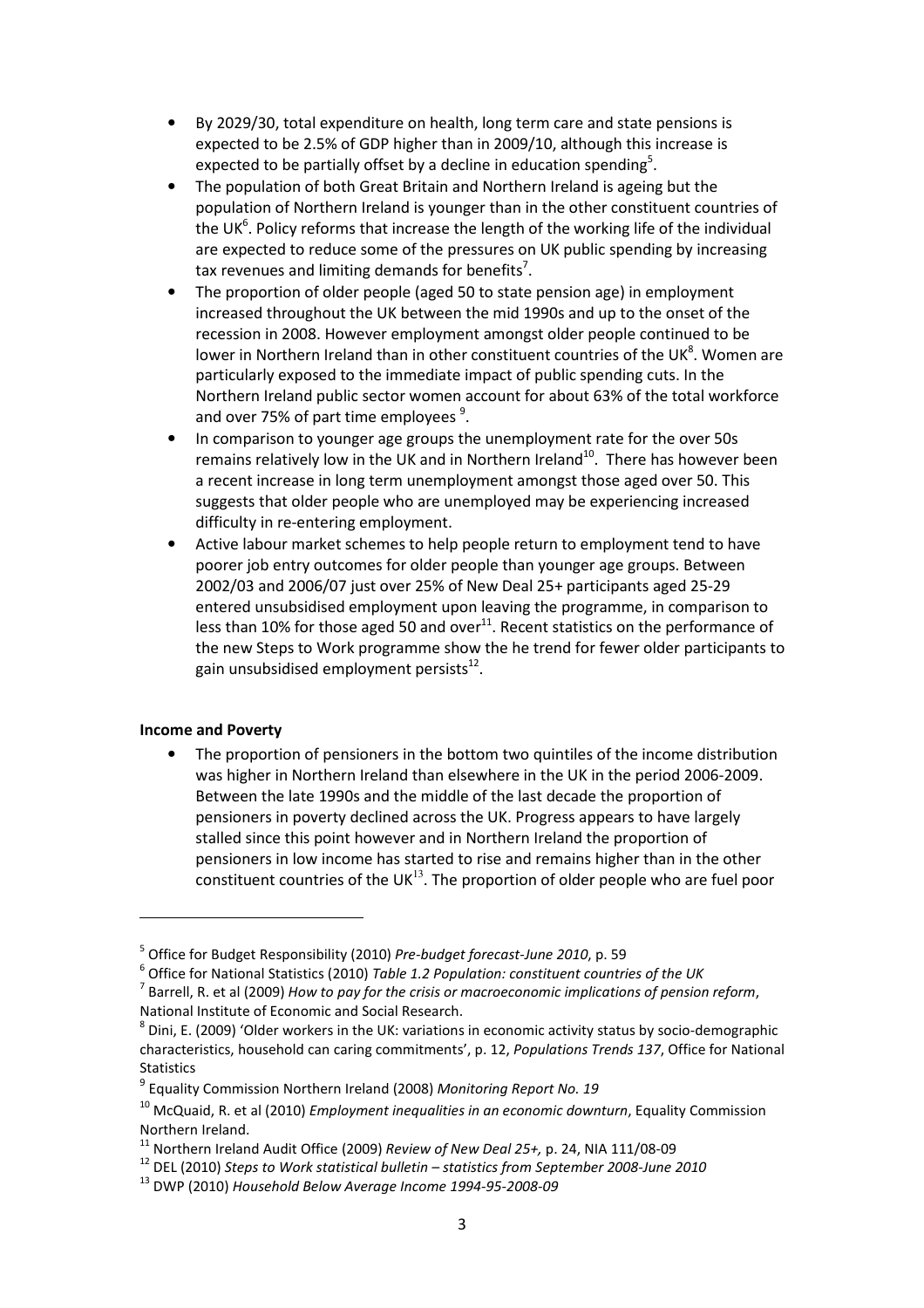increased in Northern Ireland between 2001 and  $2006<sup>14</sup>$  and the overall proportion of all households experiencing fuel poverty remains higher in Northern Ireland than England, Scotland or Wales.

- Maximising the take-up of Pension Credit has been suggested by the Institute for Fiscal Studies as likely to be the most cost effective means for addressing low income amongst those aged 65 and over<sup>15</sup>. Yet improving the take up of means tested benefits amongst older people in Northern Ireland, as in the rest of the UK, remains challenging<sup>16</sup>. The caseload take up for Pension Credit in NI for 2009 is estimated to have ranged between 66 % and 79%, with expenditure take up ranging between 73% and 84%. The total amount of weekly unclaimed income was estimated as ranging from £1.18 to £2.26 million per week $^{17}$ .
- In Great Britain the DWP is piloting automatic payment of Pension Credit which could improve take up. Research examining the attitudes of older people to the introduction of automatic payment indicated some concerns around privacy, security of data and accuracy, but was largely positive with many respondents expressing the view that it would be a means to tackle non-claiming due to stigma and lack of awareness about entitlements<sup>18</sup>. Currently, no such pilot is being trialled in Northern Ireland.

#### Health and Social Care

 $\overline{a}$ 

- Though the population is ageing, this does not necessarily mean that the costs of care will be unsustainable. While estimates may predict the size of the population over the age of 65 in the future, it would be wrong to assume that the age-related level of need for health and social care services will continue to be the same as at the present time.
- The DHSSPS (NI) estimates that the cost of treating the population over the age of 65 will grow by 30% over the next ten years $^{19}$ .
- The average annual cost of providing health and social services to an adult male or female ranges between £1,000 and £2,000 up to the age of 64 years. It ranges between £2,000 and £4,000 for a man or woman aged between 65 and 79 years, rising sharply for a person over the age of 80 years, to a maximum of £12,000 for a woman aged over 85 years<sup>20</sup>.
- Future health and social care expenditure will depend on the health of the population. Men and women in Northern Ireland at age 65 have a similar life expectancy to other areas of the UK and a comparatively good, healthy life

 $14$  NIHE (2006) Northern Ireland Housing Conditions Survey – main report 2006

 $15$  Brewer, M. et al (2007) Pensioner poverty over the next decade: what role for tax and benefit reform? Institute for Fiscal Studies, Commentary no. 103.

 $\overline{1}$  DWP (2010) Income related Benefits Estimates of take-up in 2008-09

 $17$  A2B (2009) A2B Benefit Take up initiative - Mid-term evaluation report, Peer Consulting and Economic Research and Evaluation

 $^{18}$  Kotecha, M. et al (2009) Older people's attitude to automatic awards of pension credit, p. 4, Research Report No. 579, Department for Work and Pensions, HMSO

<sup>&</sup>lt;sup>19</sup> DHSSPS (Oct 2010) Strategic Resources Framework: Health and Social Care Expenditure Plans for NI by Programme of Care and Key Service 2009-10

<sup>&</sup>lt;sup>20</sup> DHSSPS (Oct 2010) Strategic Resources Framework: Health and Social Care Expenditure Plans for NI by Programme of Care and Key Service 2009-10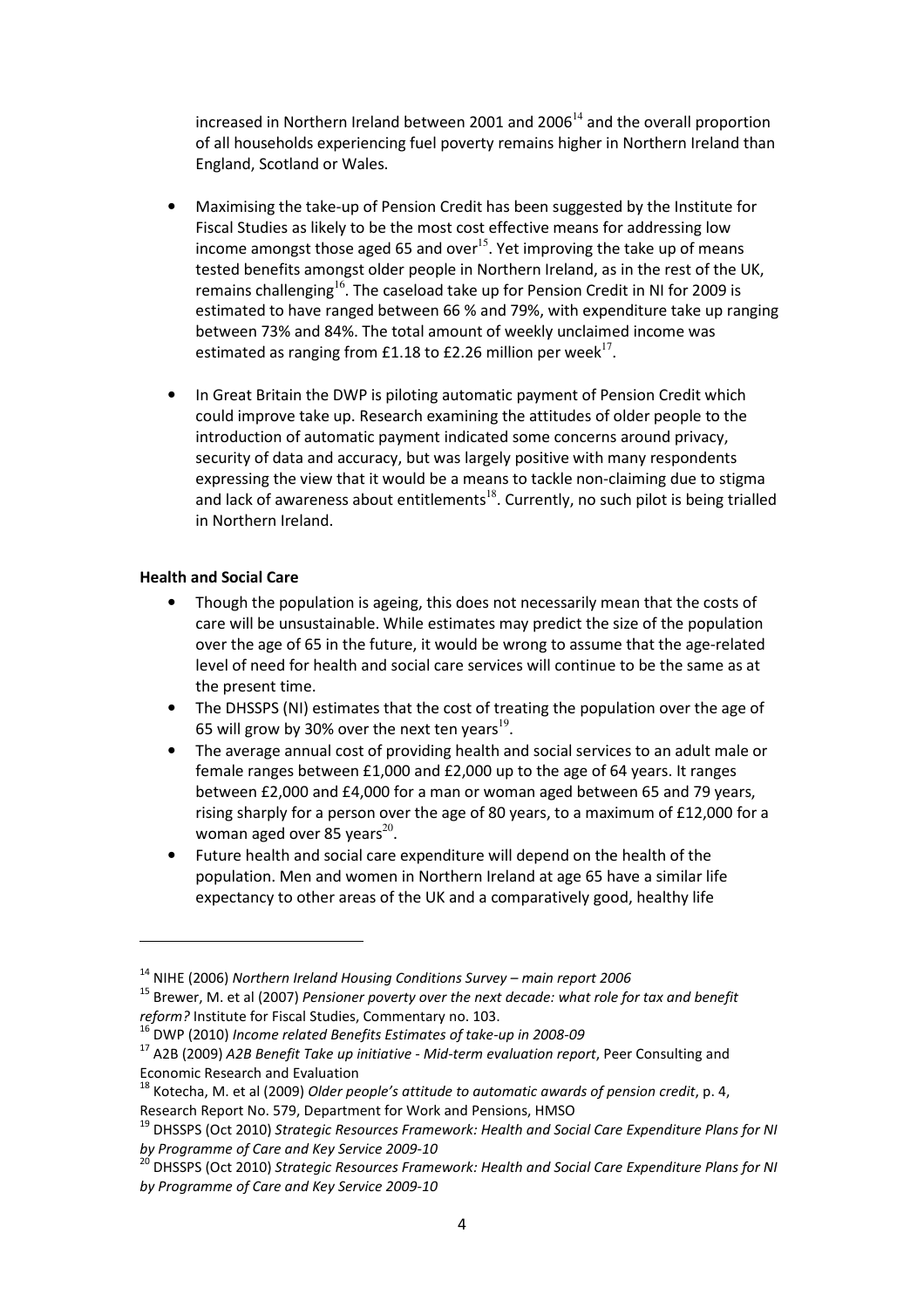expectancy, but the lowest disability free life expectancy<sup>21</sup>. As a consequence a higher level of need for health and social care services is anticipated in Northern Ireland than in other areas of the UK.

- Poor health and well being is linked to poverty, inequality and exclusion<sup>22</sup>. Recent rises in the level of poverty in Northern Ireland are therefore worrying. Within Northern Ireland, health outcomes in deprived areas are generally worse than in Northern Ireland as a whole $^{23}$ .
- Future expenditure will also depend on the efficiency of services. Hospital statistics for 2009/10 in Northern Ireland show that, while numbers of admissions of older people to hospital increased last year, numbers of beds decreased. This was achieved through an increase in day procedures and a decrease in average length of stay in hospital<sup>24</sup>.
- Support services for those discharged from hospital (similar to the 're-ablement packages' announced for England in Oct 2010) decrease demand on hospital services. Many support and preventative services are delivered by the third sector<sup>25</sup> and the quality and sustainability of these services is likely to be put at risk by any reduction in core funding.
- Models of social care provision include decisions on the relative distribution of costs between public and private sectors and the relative weighting of services between institution based care and home based care. In 2008/9 the number of older people in Northern Ireland who were fully funded - receiving 'care packages' – was 15,104: 9,485 (63%) for institution based care and 5,619 (37%) for intensive home based  $\mathsf{care}^{26}.$
- In 2008/9, Of the 9,485 people funded for institution based care, 6,579 (69%) were in nursing home care and 2,906 (31%) in residential care<sup>27</sup>.
- In 2008/9, 17, 252 people over the age of 65 received home based care. Of these, 5,619 people received 'intensive care packages' and over 11,000 people received lower levels of care) from under 5 hours to 10 hours per week<sup>28</sup>.
- The number of people in Northern Ireland with Dementia is estimated to rise to 60,000 by 2051 $^{29}$ . The cost of informal care for the families of those with dementia is said to be approximately 38% of the total cost of care. Any cuts to dementia services will likely add to demands for informal care and increase the contribution made by families to meeting the total costs of care.

l

 $21$  Iparraguirre J. L. (2009) Public expenditure on older people in NI, Belfast: ERINI

<sup>&</sup>lt;sup>22</sup> Allen, J. Older people and well being, Institute for Public Policy Research

<sup>&</sup>lt;sup>23</sup> DHSSPS (2009) NI Health and Social Care Inequalities Monitoring System: Third Update Bulletin 2009

 $^{24}$  DHSSPS (2010) Hospital Statistics 2009/10, Belfast: DHSSPS (NI)

<sup>&</sup>lt;sup>25</sup> Stone E. (2010). Response to the Scottish Government Finance Committee Inquiry: To consider and report on how public spending can best be focussed over the longer term on trying to prevent, rather than deal with, negative social outcomes, York, Joseph Rowntree Foundation

<sup>&</sup>lt;sup>26</sup> DHSSPS (2010) Adult Community Statistics, 1 April 2008-31 March 2009, Belfast: DHSSPS(NI); DHSSPS (2010) Domiciliary Care Services for adults in NI, (based on one week in Sept 2009), Belfast: DHSSPS(NI) Community Information Branch

<sup>&</sup>lt;sup>27</sup> DHSSPS (2010) Adult Community Statistics, 1 April 2008-31 March 2009, Belfast: DHSSPS (NI)

<sup>&</sup>lt;sup>28</sup> DHSSPS (2010) Adult Community Statistics, 1 April 2008-31 March 2009, Belfast: DHSSPS (NI);

DHSSPS Community Information Branch (2010) Domiciliary Care Services for adults in NI, (based on one week in September 2009), Belfast: DHSSPS (NI).

 $29$  DHSSPS (2010) Improving Dementia Services in NI: A regional strategy, Consultation paper